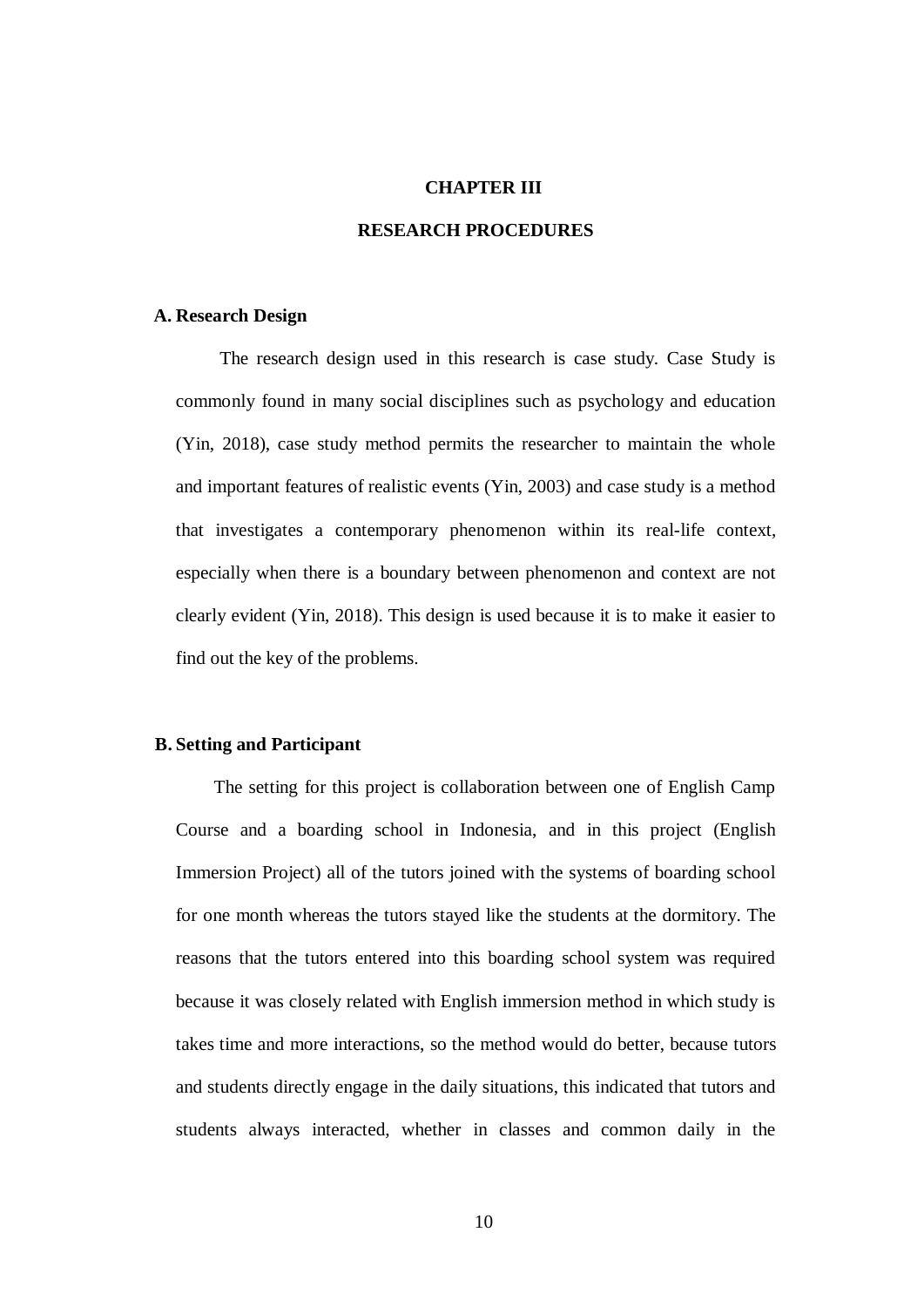boarding school such as in having meal and drink, resting, or praying and other activities. In this case the tutors and students are expected to intermingle each other, which mean tutors bring and build his emotional relationships deeper into his new environment, and it began on 17 July-17 August 2019.

The participant of this study is one of English tutor. He is male with the average age between 20-23 years old from English Education Department of Siliwangi University. He has been chosen due to having an interesting reflection on expressing his emotions in teaching practice.

In order to the ethical code of this research, the researcher would like to verify the willingness of the participant using consent form to be interviewed that aims to minimize the harms and risks, maximize benefits; respect human dignity, privacy and autonomy.

#### **C. Data Collection**

#### **a. Instrumentation**

In this study, a direct semi-structured interview was used to gather the data, and the process of the interview was using *Bahasa Indonesia*. According to Alshenqeeti (2014), semi-structured interview offers more naturalistic data collection and through a semi-structured interview the participant would feel free to answer the whole questions given related to their own experiences. Therefore, using the semi-structured interview might allow the researcher to discuss more with the participant their own experience about teaching in English immersion project at boarding school.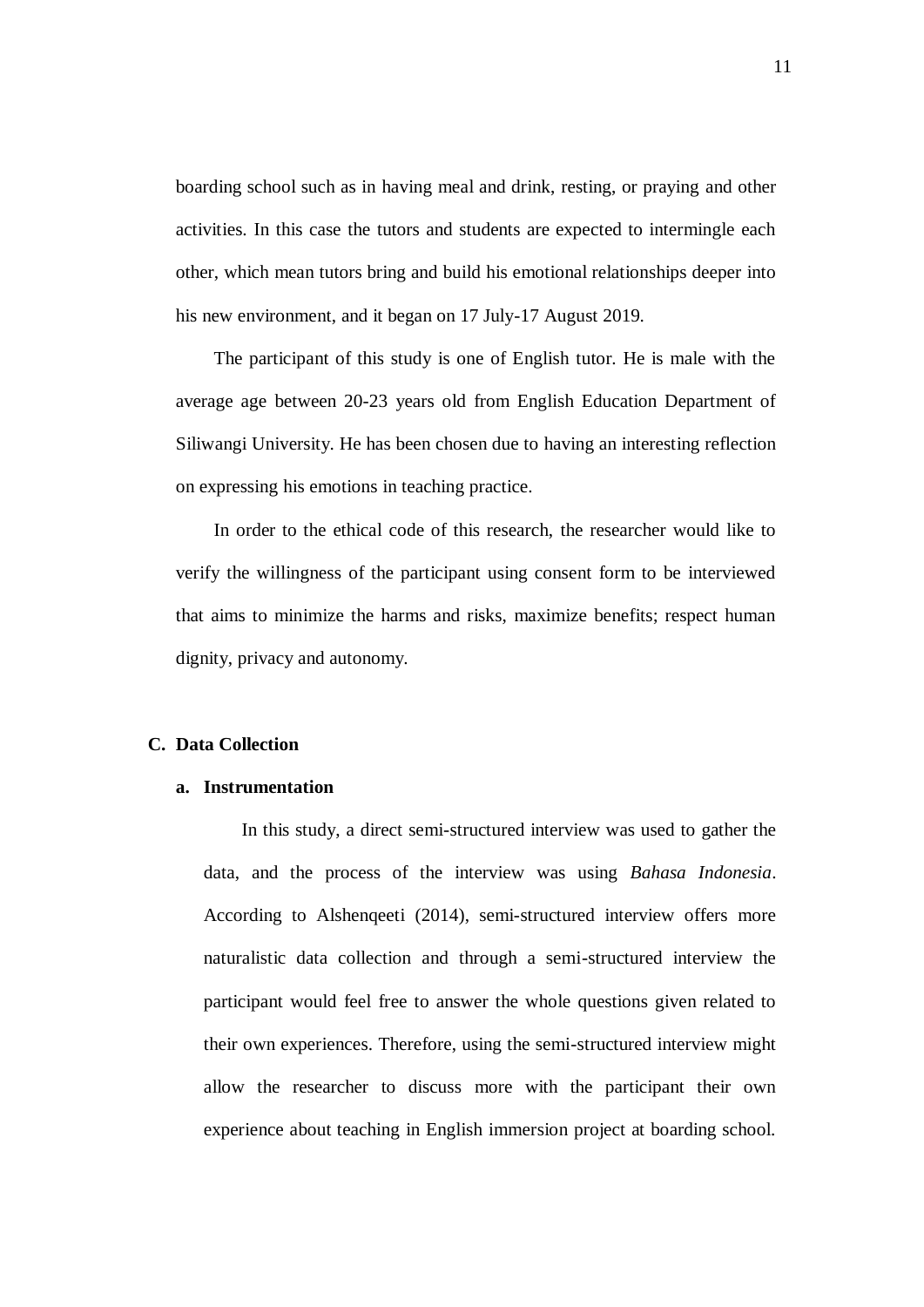The questions of the interview were constructed by the theory of Emotional Geography by Hargreaves (2001a). The interview was conducted directly in the participant's house, and more than 10 questions were addressed to the participant to find out his voice about the topic in my study.

#### **b. Procedure**

The study was conducted on June 9th 2020. First step, the researcher gave some questions to the participant for having a commitment in participating in this study directly. Tutor "A" was interviewed on June 9th 2020 that has been asked more than 10 questions by the researcher using a voice recorder. The interview duration was over 50 minutes and the participant has given well-responded to the questions offered without hesitation.

#### **D. Data Analysis**

In working with the data, thematic analysis was used to identify, analyze, and report pattern (themes) within data (Braun & Clarke, 2006, p.79). In the analysis, the emotional emerged from the tutors reflected on their opinions about English immersion capturing emotional geography perspective.

# **1. Familiarizing the data**

In the first step, I read all the data from the interview result to find meaning and patterns relating to the themes that were studied within the data. Secondly, I read and re-read the data until I reach the deepness and the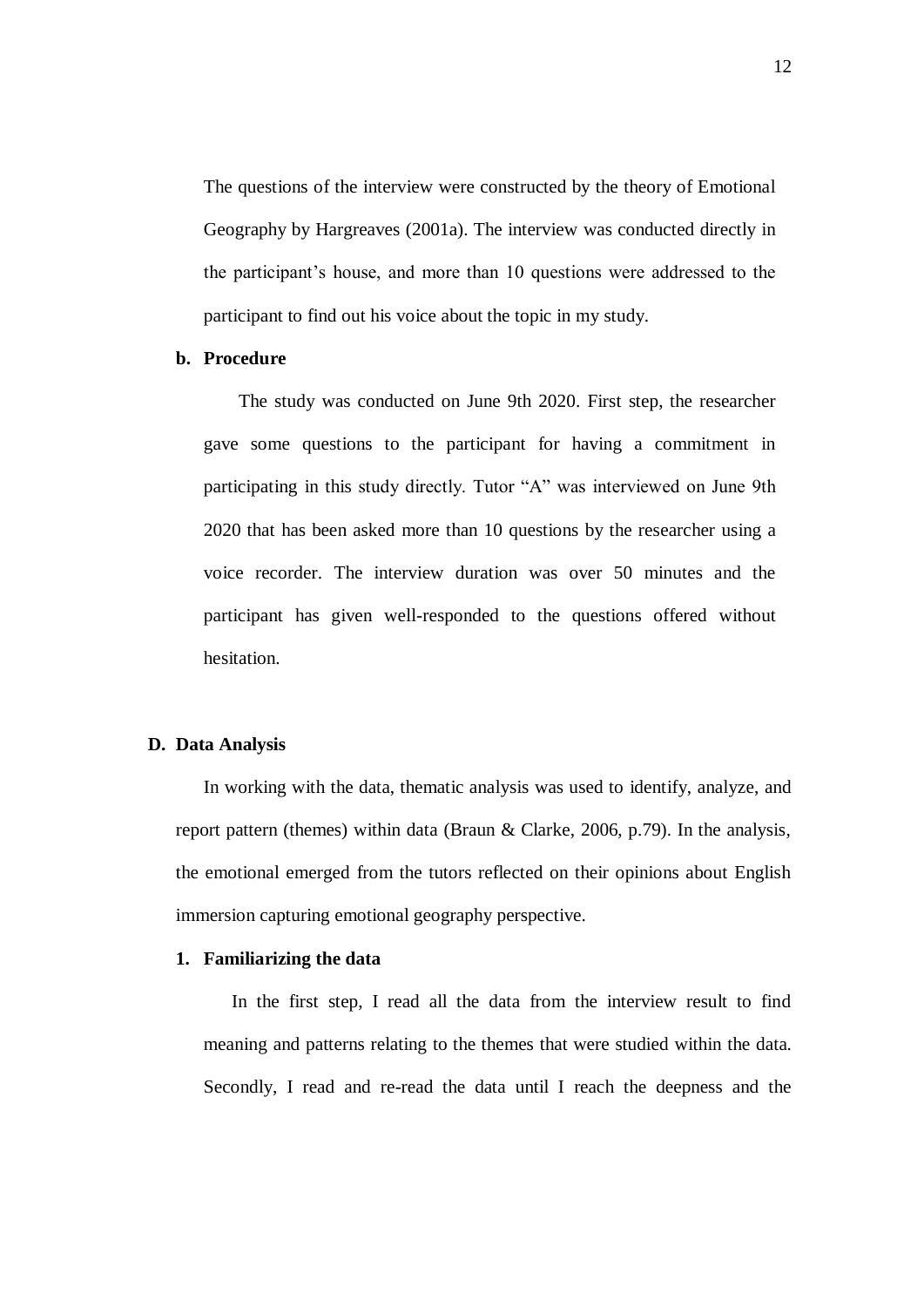wideness of the data. Thirdly, to understand the data, the result of the interview was transcribed.

# **2. Generating initial code**

After familiarizing the data, I coded the data to signify possibility patterns by highlighting with different colors in order to identify the codes related to the purpose of this study. Using this step, it is easier for me in analyzing the data for the next step.

| P  | Data Item                                                                                                                                                                     | <b>Initial Code</b> |
|----|-------------------------------------------------------------------------------------------------------------------------------------------------------------------------------|---------------------|
| R  | What is your purpose when joining the tutor<br>team in the English immersion project on                                                                                       |                     |
|    | boarding school? Did you have any special<br>target or purpose?                                                                                                               |                     |
| P1 | Sure, as an English student and it relevant<br>with my field as student of English<br>department, <i>I</i> really motivated and have big<br>chance to get a great experience, | <b>Motivations</b>  |

Table 3. 1. *Generating initial code*

# **3. Searching for themes**

I classified the various codes into possible themes in order to make them

easy to be analyzed.

|  |  | Table 3. 2. Searching for themes |  |  |
|--|--|----------------------------------|--|--|
|--|--|----------------------------------|--|--|

| P       | Data Item                                                                                                                                                                                                                                                                                                                                         | <b>Initial Code</b> | Theme                                |
|---------|---------------------------------------------------------------------------------------------------------------------------------------------------------------------------------------------------------------------------------------------------------------------------------------------------------------------------------------------------|---------------------|--------------------------------------|
| R<br>P1 | What is your purpose when<br>joining the tutor team in the<br>English immersion project on<br>boarding school? Did you have<br>any special target or purpose?<br>Sure, as an English student and it<br>relevant with my field as student<br>of English department, <b>I really</b><br>motivated and have big chance to<br>get a great experience, | <b>Motivations</b>  | Pedagogical knowledge<br>development |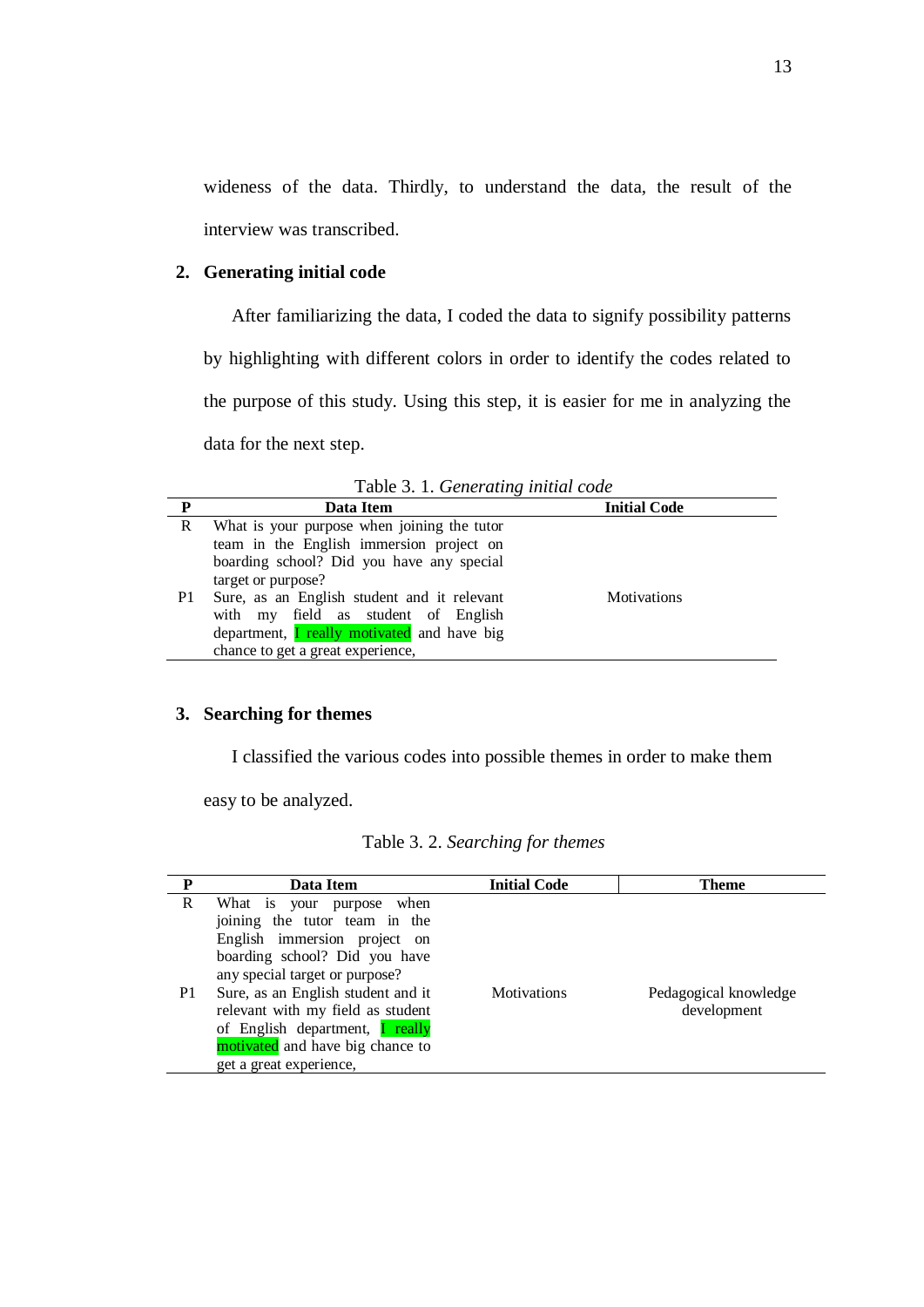# **4. Reviewing themes**

I read all the classified themes and considered which were having the most

logical term.

|  |  | Table 3.3. Reviewing themes |
|--|--|-----------------------------|

| Themes                                   |
|------------------------------------------|
| <b>Pedagogical Knowledge Development</b> |
| <b>Emotional changes</b>                 |
| <b>Institutional Support</b>             |

# **5. Defining and naming themes**

I named every theme as the representation of its following sub-themes, in this phase, there were combinations of themes to decide which themes are to be interpreted, hence I combine them into these major themes. It is interpreted using emotional geographies theories (Hargreaves, 2001).

| Table 3.4. Defining and naming themes |  |
|---------------------------------------|--|
|---------------------------------------|--|

|                                          | <b>Themes</b>                                          |  |  |  |
|------------------------------------------|--------------------------------------------------------|--|--|--|
| <b>Pedagogical Knowledge Development</b> | : Ability to teach English more effectively.           |  |  |  |
| <b>Emotional changes</b>                 | : Personal quality change as the result of reflection, |  |  |  |
|                                          | interaction, awareness and responsibility during       |  |  |  |
|                                          | the English immersion setting.                         |  |  |  |
| <b>Institutional Support</b>             | :Refers to policy or rules, agreement, commitment,     |  |  |  |
|                                          | and support establish by school, tutor and also        |  |  |  |
|                                          | language management                                    |  |  |  |

#### **6. Producing the report**

I reported what has been obtained from this research by proving the reader

with the advantages and authenticity of the analysis.